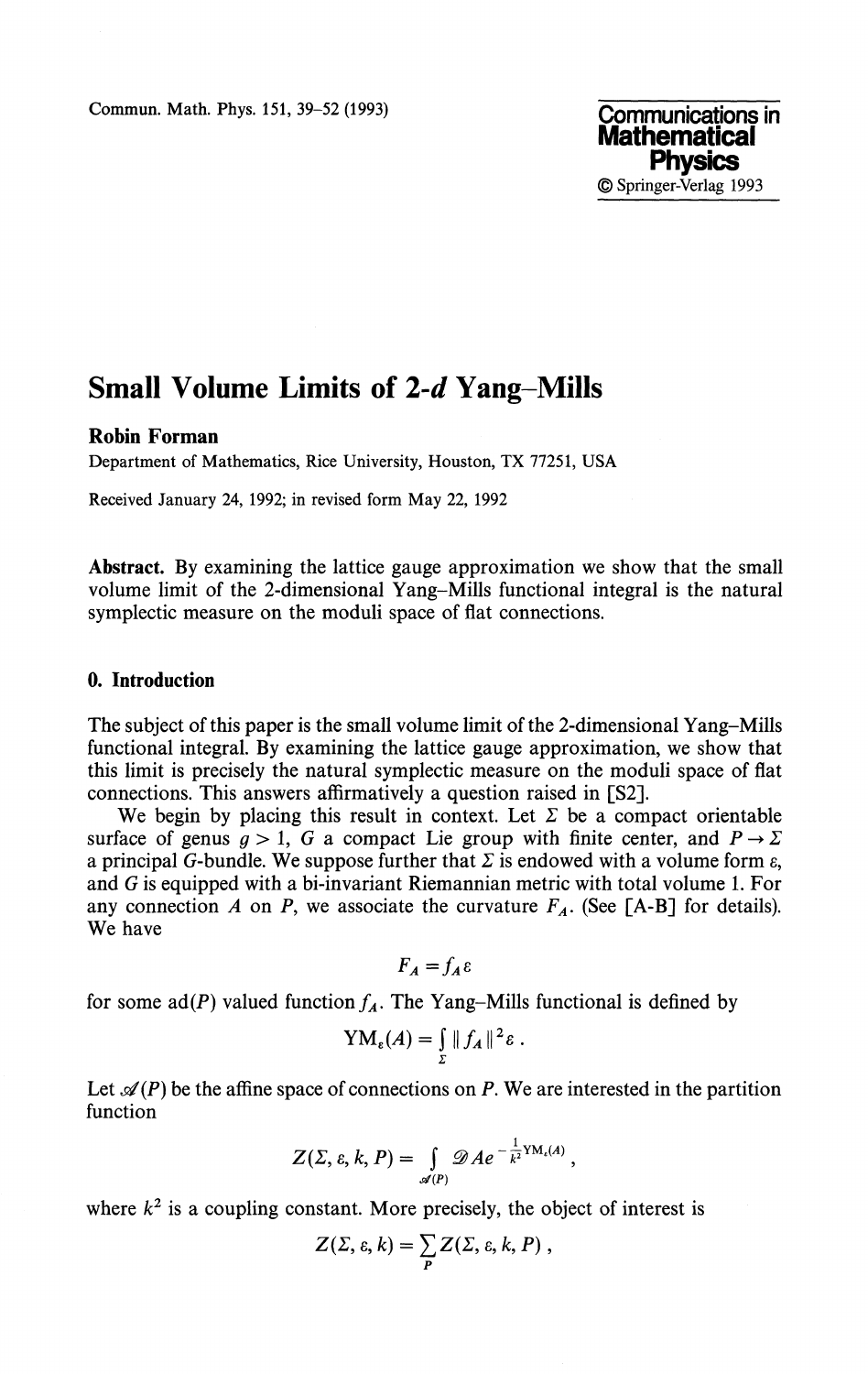where the sum is over representatives  $P$  of all topological equivalence classes of principal *G* bundles. Note that if *G* is simply connected, then all principal G bundles over  $\Sigma$  are trivial, so that

$$
Z(\Sigma,\varepsilon,k)=Z(\Sigma,\varepsilon,k,P)
$$

for any fixed P.

One difficulty is that this integral cannot converge because the measure

$$
\mathscr{D}Ae^{-\frac{1}{k^2}YM_{\varepsilon}(A)}
$$

is invariant under the infinite dimensional gauge group

$$
\mathscr{G}=\Omega^0(\Sigma,\operatorname{Ad}P)\ .
$$

Nonetheless, for the time being we follow [Wi] and examine the desired properties of Z. If  $\phi$  is any diffeomorphism of  $\Sigma$ , then  $\phi$  pulls back  $\mathscr{A}(P)$  to  $\mathscr{A}(\pi^*P)$ , and *DA(P)* to  $DA(\pi^*P)$ . Thus

$$
Z(\Sigma, \phi^*\varepsilon, k, \phi^*P) = Z(\Sigma, \varepsilon, k, P).
$$

Summing over P, we learn that for any diffeomorphism

$$
\phi\colon \Sigma\to \Sigma
$$

we have

$$
Z(\Sigma, \phi^*\varepsilon, k) = Z(\Sigma, \varepsilon, k) .
$$

Moreover, by a Theorem of Moser [Mo], if *ε<sup>1</sup>* and *ε<sup>2</sup>* are volume forms on *Σ* such that

$$
vol(\varepsilon_1) = vol(\varepsilon_2)
$$

(where  $vol(\varepsilon_i) = \int_{\Sigma} \varepsilon_i$ ) then there is a diffeomorphism  $\phi$  such that

$$
\phi^* \varepsilon_2 = \varepsilon_1 .
$$

Therefore, the partition function depends only on

$$
v = \mathrm{vol}(\varepsilon)
$$

and we can denote it by

 $Z(\Sigma, v, k)$ .

Fix a volume form  $\varepsilon_0$  with  $vol(\varepsilon_0) = 1$ . Then

$$
YM_{\epsilon_0}(A)=\int\limits_{\Sigma}\|f_A\|^2\epsilon_0,
$$

where

$$
F_A = f_A \varepsilon_0.
$$

Since, for any  $v \in \mathbb{R}^+$ 

$$
F_A = \left(\frac{f_A}{v}\right)(v\epsilon_0)
$$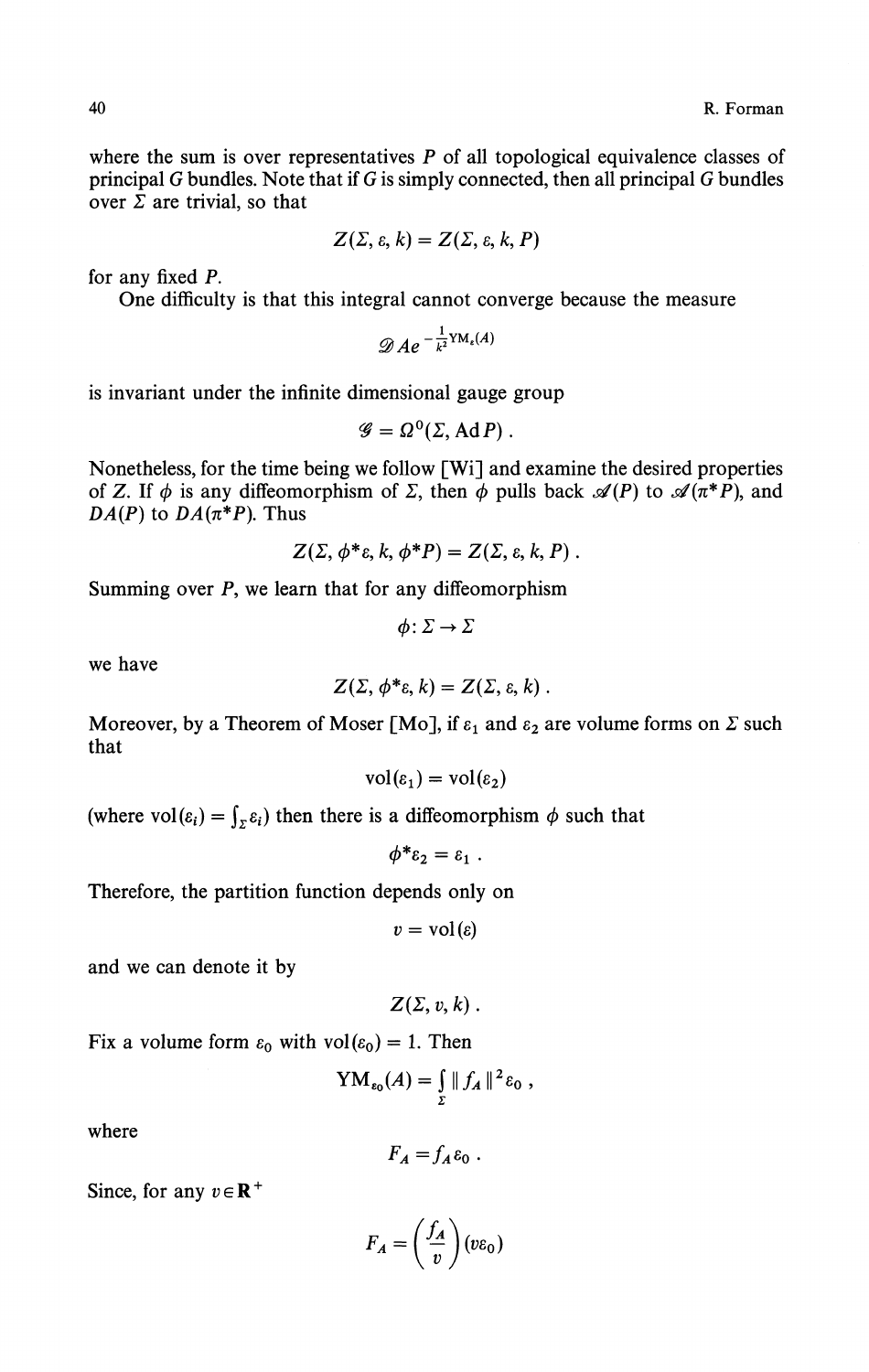**Small Volume Limits of** *2-ά* **Yang-Mills**

we have

$$
YM_{\nu\epsilon_0}(A) = \int\limits_{\Sigma} \left\| \frac{f_A}{v} \right\|^2 (v\epsilon_0) = \frac{1}{v} YM_{\epsilon_0}(A)
$$

and

$$
Z(\Sigma, v, k) = \int_{\mathscr{A}} \mathscr{D} A e^{-\frac{1}{vk^2} \mathrm{YM}_{\varepsilon_0}(A)},
$$

where  $\mathscr A$  is the disjoint union

$$
\mathscr{A}=\bigcup_P\mathscr{A}(P)\ .
$$

Thus, Z depends only on  $vk^2$ . For simplicity, we will set  $k = 1$  and write

$$
Z(\Sigma, v) = \int_{\mathscr{A}} \mathscr{D} A e^{-\frac{1}{v} \mathrm{YM}_{\epsilon_0}(A)}
$$

Let

 $q: \mathcal{A} \rightarrow \mathbb{C}$ 

be a  $\mathscr G$  invariant functional. For example, if  $\gamma$  is an oriented loop in  $\mathfrak L$ , one can take

$$
g(A)=f(T_{\gamma}(A))\ ,
$$

where  $T_{\gamma}(A)$  is the parallel translation operator around the loop  $\gamma$ , and f is any function on G constant on every conjugacy class. Then we can consider

$$
\int_{\mathscr{A}} \mathscr{D} A \frac{1}{Z(\Sigma,v)} g(A) e^{-\frac{1}{v} \mathrm{YM}_{\varepsilon_0}(A)}.
$$

The measures

$$
\mathscr{D}A\frac{1}{Z(\Sigma,v)} g(A)e^{-\frac{1}{v}\mathrm{YM}_{\varepsilon_{0}}(A)}
$$

are rigorously constructed in [F2] and [S2] (in the case that  $g = f(T<sub>y</sub>)$  for a large class of *γ*). See also [F1] and [S1] for the case  $\Sigma = S^2$ .

In this paper we examine lattice approximations to the Yang-Mills functional. Let  $\mathscr P$  be a partition of  $\Sigma$  into polygons such that each face is contractible. Let  $V, E$ , *F* denote the space of vertices, edges and faces, respectively, of  $\mathscr{P}$ . Choose an orientation for each edge and face. We approximate the space *si* by

$$
\mathscr{A}(\mathscr{P})=\mathrm{Maps}(E,G).
$$

For  $a \in \mathcal{A}(\mathcal{P})$  (we will use a small a to denote an approximate connection),  $e \in E$ , we think of *α(e)* as parallel transport along *e.* In this case, the gauge group is

$$
\mathscr{G}(\mathscr{P})=\mathrm{Maps}(V,G)\ ,
$$

where  $\gamma \in \mathcal{G}(\mathcal{P})$  acts on  $a \in \mathcal{A}(\mathcal{P})$  by sending  $a(e)$  to

$$
\gamma(e_1) a(e) \gamma^{-1}(e_0) ,
$$

where  $e_0$  and  $e_1$  are the vertices at the tail and head, respectively, of e. To each face *u*, we associate  $\rho$ <sub>*u*</sub>, the  $\varepsilon$ <sub>0</sub> area of *u*, and  $T$ <sub>*u*</sub>, the parallel translation around the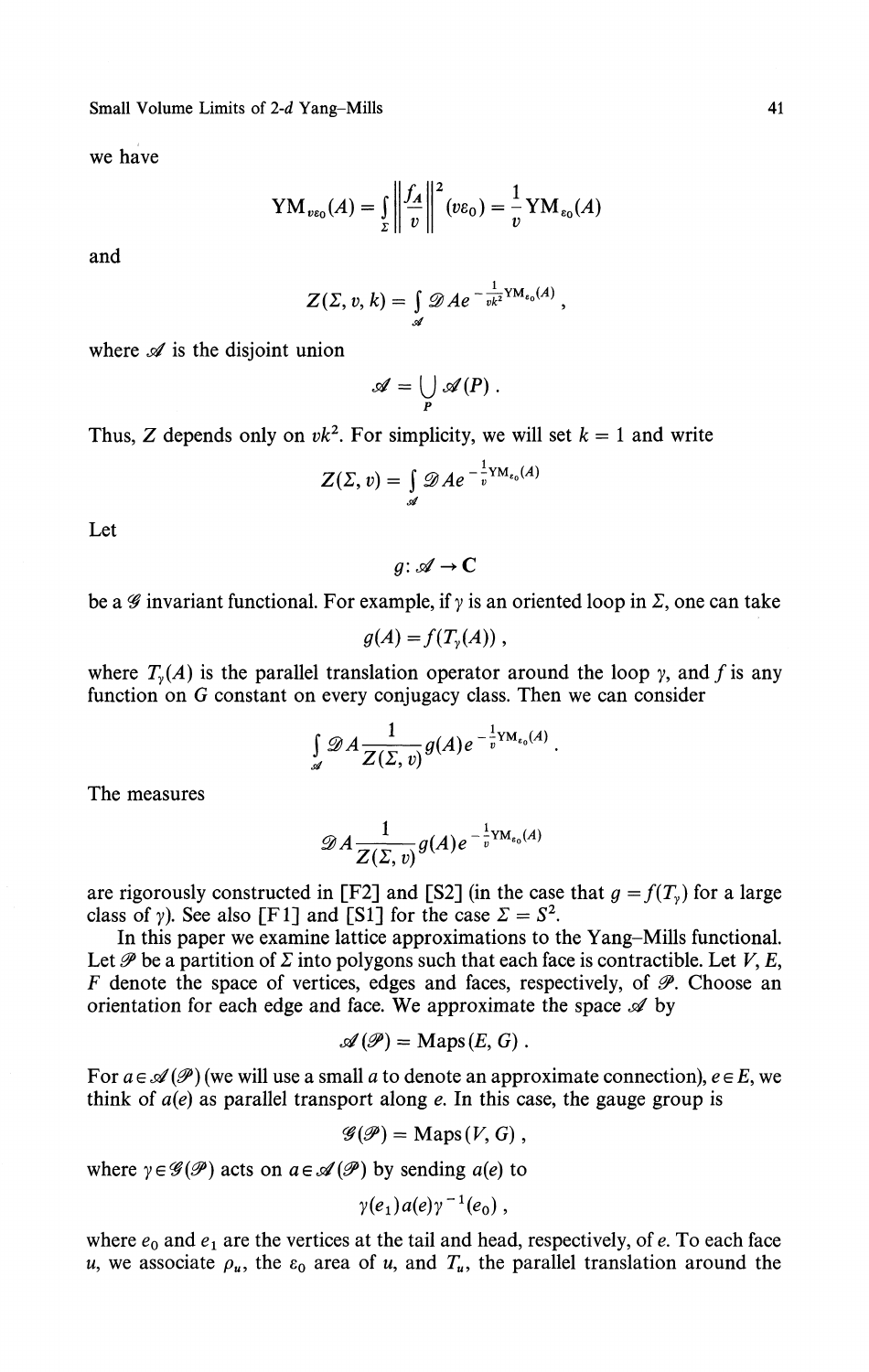42 **R. Forman** 

boundary of *u*. Now define for each  $a \in \mathcal{A}(\mathcal{P})$ ,

$$
e^{YM_{v}(a)} = \prod_{u \in F} K(v \rho_{u}, T_{u}, 1) , \qquad (1)
$$

where

$$
K(t, x, y) \colon \mathbf{R}_{+} \times G \times G \to \mathbf{R}
$$

is the heat kernel of G. (The definitions and properties of *K* are reviewed in Sect. 1). We then consider

$$
Z(\Sigma,\,v,\,\mathscr{P})=\int_{\mathscr{A}(P)}\mathscr{D}\,ae^{-\,\mathrm{YM}_{v}(a)}\,,
$$

where  $\mathscr{D}a$  is the natural product measure on

$$
\mathscr{A}(\mathscr{P})\cong \prod_{e\in E} G.
$$

As shown in [Wi] if  $\mathscr{P}'$  is any refinement of  $\mathscr{P}$ ,

$$
Z(\Sigma, v, \mathscr{P}) = Z(\Sigma, v, \mathscr{P}'). \tag{2}
$$

Now let

 $q: \mathcal{A}(\mathcal{P}) \rightarrow G$ 

be any gauge invariant function. For example, if *γ* is any closed loop which is a union of edges in  $\mathscr{P}$ , and  $f$  is any function on  $G$  which is constant on every conjugacy class, we can let

$$
g(a)=f(T_{\gamma}(a))\ ,
$$

where  $T_{\gamma}$  is the parallel transport operator around  $\gamma$ . We can then consider

$$
Z(\Sigma, v, g, \mathscr{P}) = \int_{\mathscr{A}(\mathscr{P})} \mathscr{D}ag(a) e^{-YM_{v}(a)}.
$$

Again, if  $\mathscr{P}'$  is any refinement of  $\mathscr{P}$ , g extends in a canonical way to a function on  $\mathscr{A}(\mathscr{P}')$  and

$$
Z(\Sigma, v, g, \mathscr{P}) = Z(\Sigma, v, g \mathscr{P}').
$$

In [S2] (see also [Dr]) it is shown that for any  $g$ ,  $v$  and  $\mathscr{P}$ ,

$$
\frac{Z(\Sigma, v, g, \mathscr{P})}{Z(\Sigma, v, \mathscr{P})} = \int_{\mathscr{A}} \mathscr{D}A \frac{1}{Z(\Sigma, v)} g(A) e^{-YM_v(A)}, \qquad (3)
$$

where the right-hand side is the infinite dimensional integral defined in [F2] and [S2] (applied to the canonical extension of g from  $\mathscr{A}(\mathscr{P})$  to  $\mathscr{A}$ ).

In [S2], Sengupta asks for the limit as  $v \rightarrow 0$  of the measure

$$
\mathscr{D} A \frac{1}{Z(\Sigma,v)} e^{-\mathop{\rm YM}_v(A)}.
$$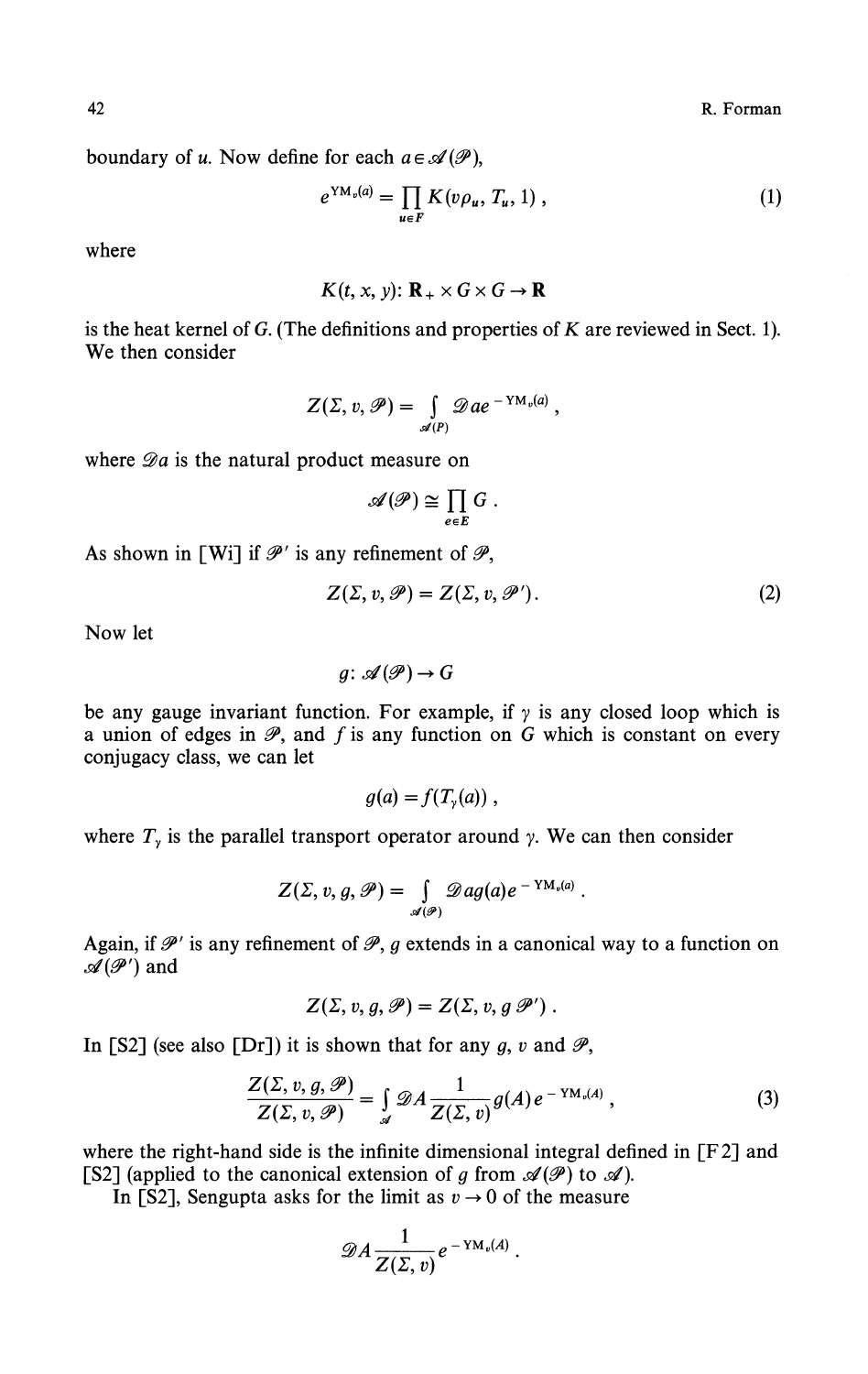Small Volume Limits of 2-d Yang-Mills 43

We answer this question by examining the lattice approximation. Witten proved in [Wi] that

$$
\lim_{v \to 0} Z(\Sigma, v, \mathcal{P}) = \text{vol } \mathcal{M}^0 / \# Z(G) , \qquad (4)
$$

where  $Z(G)$  is the center of G,  $\mathcal{M}^0$  is the moduli space of irreducible flat connections on  $\overline{P}$ , and the volume of  $\mathcal{M}^0$  is that induced by the natural symplectic form on  $M<sup>0</sup>$  (see [A-B, Go] and the remark at the end of this section). Witten proved (4) by independently calculating both sides (compare  $(2.67)$  and  $(4.72)$  of [Wi]). We show that this limit is true on the level of measures. That is, in this paper we prove

**Theorem 1.** *For any gauge invariant function*

$$
g\colon \mathscr{A}(\mathscr{P}) \to \mathbf{C}
$$

*we have*

$$
\lim_{v\to 0} Z(\Sigma, v, g, \mathscr{P}) = \frac{1}{\# Z(G)} \int_{\mathcal{M}^0} g \frac{\omega^n}{n!},
$$

*where*  $\omega$  *is the natural symplectic form on*  $\mathcal{M}^{\circ}$ *, and n =*  $\frac{1}{2}$ *dim*  $\mathcal{M}$ *.* 

Using (3) we learn

**Corollary 2.** *The measure*

$$
\lim_{v\to 0}\mathscr{D} A\frac{1}{Z(\Sigma,v)}e^{-\mathrm{YM}_v(A)}
$$

*is the measure*

$$
\frac{1}{\text{vol }\mathcal{M}^0}\frac{\omega^n}{n!}
$$

on  $M^0$ .

*Remark.* We are using a different normalization for the symplectic form on  $\mathcal{M}^0$ than that in [A-B] and [Wi]. Namely, if  $\alpha$ ,  $\beta \in \Omega^1(\Sigma, adP)$  represent tangent vectors to  $\mathcal{M}^0$ , [A-B] and [Wi] define a symplectic form  $\tilde{\omega}$  on  $\mathcal{M}^0$  by setting

$$
\tilde{\omega}(\alpha,\beta)=\frac{1}{4\pi^2}\int_{\Sigma}\alpha\wedge\beta.
$$

With this normalization, *ώ* represents an integral cohomology class. However, we shall use the symplectic form

$$
\omega(\alpha, \beta) = \int_{\Sigma} \alpha \wedge \beta ,
$$

thus avoiding the spurious factors of  $2\pi$  which would otherwise appear in each formula.

#### **1. The Heat Kernel on** *G*

In this section we collect the necessary facts concerning the heat kernel on G. First, we recall the definition. Let *Δ* denote the Laplace-Beltrami operator acting on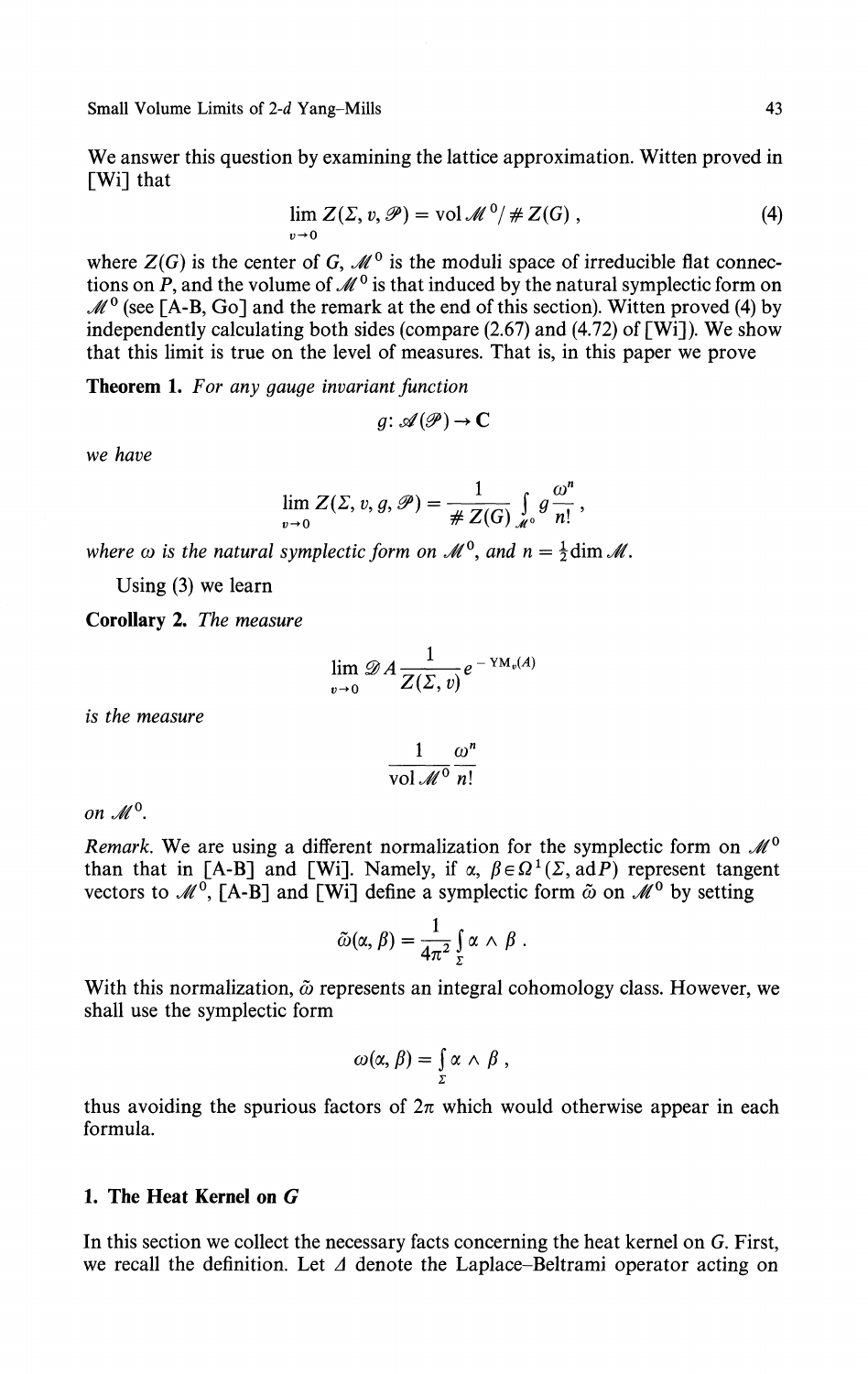functions. Then  $K(t, x, y)$  is the fundamental solution of the operator

$$
\frac{\partial}{\partial t} + \frac{1}{2} \Delta \; .
$$

That is, for all  $t > 0$ ,

$$
\left(\frac{\partial}{\partial t} + \frac{1}{2}A_x\right)K(t, x, y) = 0,
$$

and

$$
\lim_{t\to 0} K(t,x,y)=\delta(x-y)\,,
$$

where  $\delta(x - y)$  denotes the Dirac delta function on G centered at y. If  $\{f_i\}$  is a complete orthonormal set of eigenfunctions of *A* with corresponding eigenvalues *{λi},* then

$$
K(t, x, y) = \sum_{i} e^{-t \frac{\lambda_i}{2}} f_i(x) f_i(y) .
$$
 (5)

We require the following well-known estimates on the heat kernel on a compact Riemannian manifold *M*.

1) There are constants  $C_1$  and  $C_2$  such that for any  $x, y \in M$  and t near 0,

$$
K(t, x, y) < C_1 \left(1 + t^{\frac{-\dim M}{2}}\right) e^{-C_2 \frac{|x - y|^2}{2t}} \,. \tag{6}
$$

2) There is a neighborhood *U* of the diagonal

$$
\varDelta\subset M\times M
$$

such that for  $(x, y) \in U$  and t near 0

$$
K(t, x, y) = (2\pi t)^{\frac{-\dim M}{2}} e^{-\frac{|x - y|^2}{2t}} (1 + O(t)), \qquad (7)
$$

where  $|x - y|$  denotes the Riemannian distance from x to y.

We note that in [Wi], Witten takes a different approach, and defines

$$
e^{-\mathrm{YM}_{v}(a)}=\prod_{\text{faces }u}\Gamma(T_{u},v\rho_{u}),
$$

where

$$
\Gamma(T_u, v\rho_u) = \sum_{\alpha} (\dim \alpha) \chi_{\alpha}(T_u) e^{-\frac{v\rho_u c_2(\alpha)}{2}}.
$$
 (8)

 $\lambda$ 

The sum runs over all isomorphism classes of irreducible representations, dim  $\alpha$  is the dimension of the representation  $\alpha$  and  $c_2(\alpha)$  is the quadratic Casimir operator of the group G.

To see that (1) and (8) are equivalent, let  $\alpha$  be an irreducible representation and let *V* denote the representation space. Choose an inner product on V such that  $\alpha$  is unitary, and a basis for *V* which is orthonormal with respect to this inner product. Then for each  $g \in G$ ,  $\alpha(g)$  is a dim  $\alpha \times$  dim  $\alpha$  matrix. Denote the matrix elements by

$$
v_{ij}(g) \quad 1 \leq i, j \leq \dim \alpha \; .
$$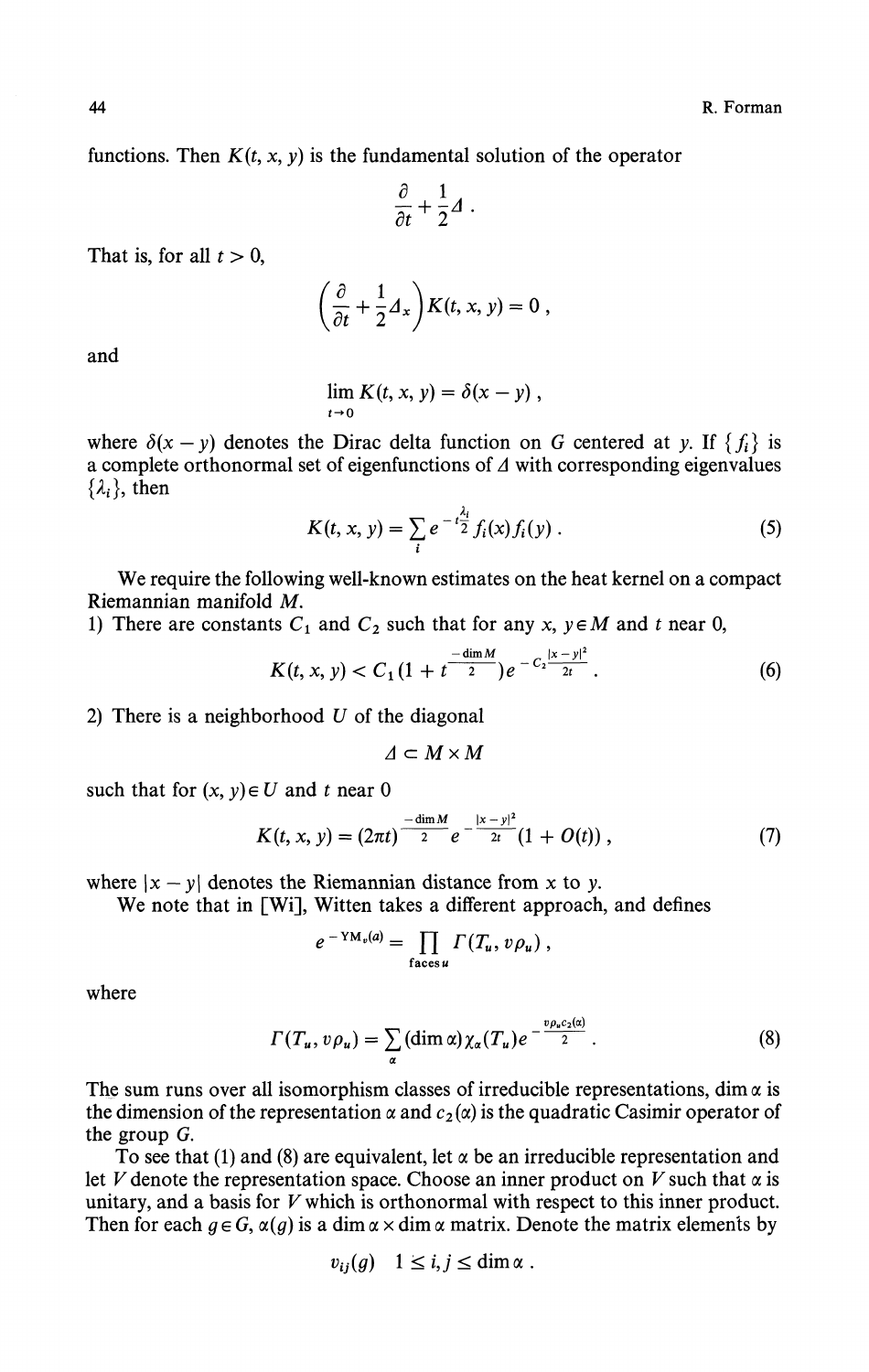Small Volume Limits of *2-ά* Yang-Mills 45

By the Peter–Weyl theorem, the  $(\dim \alpha)^2$  functions

$$
\Phi_{ij}(g) = \sqrt{\dim \alpha} \, v_{ij}(g)
$$

are orthonormal eigenfunctions of  $\Delta$ , each with the same eigenvalue

$$
\lambda = c_2(\alpha) .
$$

Then

$$
(\dim \alpha)\chi_{\alpha}(g) = \dim \alpha \sum_{i} v_{ii}(g)
$$
  
=  $\sum_{ij} [\sqrt{\dim \alpha} v_{ij}(g)] [\sqrt{\dim \alpha} v_{ij}(1)]$   
=  $\sum_{i,j} \Phi_{ij}(g) \Phi_{ij}(1)$ . (9)

It also follows from the Peter-Weyl theorem that as  $\alpha$  runs through all irreducible representations, the functions

$$
\sqrt{\dim \alpha v_{ij}}
$$

form a complete set of normalized eigenfunctions. Therefore, substituting (9) into (8) (and then comparing with (5)) yields the desired equivalence.

#### **2. The Proof of Theorem 1**

(i) *Restriction to Flat Connections.* We call a connection  $a \in \mathcal{A}(\mathcal{P})$  flat if, for every face u,

$$
T_u(a)=1,
$$

where *T<sup>u</sup> (a)* denotes the parallel transport operator around the boundary of *u.* We denote the space of flat connections by  $\mathscr{F}$ .

Let *N* be any open neighborhood of  $\mathscr F$ . There is a  $c > 0$  such that for all  $a \notin N$ ,

$$
\inf_{\text{faces } u} |T_u(a) - 1| > c.
$$

Thus, using the estimate (6), there is a  $c > 0$  such that for small v,

$$
\int_{a\in\mathscr{A}\setminus N}\mathscr{D}ag(a)e^{-\mathrm{YM}_v(a)} \leq e^{-c/v} = O(v^n) \text{ for all } n.
$$

Thus, up to errors which vanish to all orders in *v*, the integral  $Z(\Sigma, v, g)$  can be replaced by

$$
\int_{a \in N} \mathscr{D}ag(a)e^{-YM_{\nu}(a)}, \qquad (10)
$$

where *N* is an arbitrary neighborhood of  $\mathcal{F}$ .

(ii) *Reduction to Non-Singular Connections.* In this section we reduce the evalu ation of (10) to an integral over a neighborhood of the space of non-singular flat connections. To each connection  $a \in \mathcal{A}$  and each face *u* we associate the parallel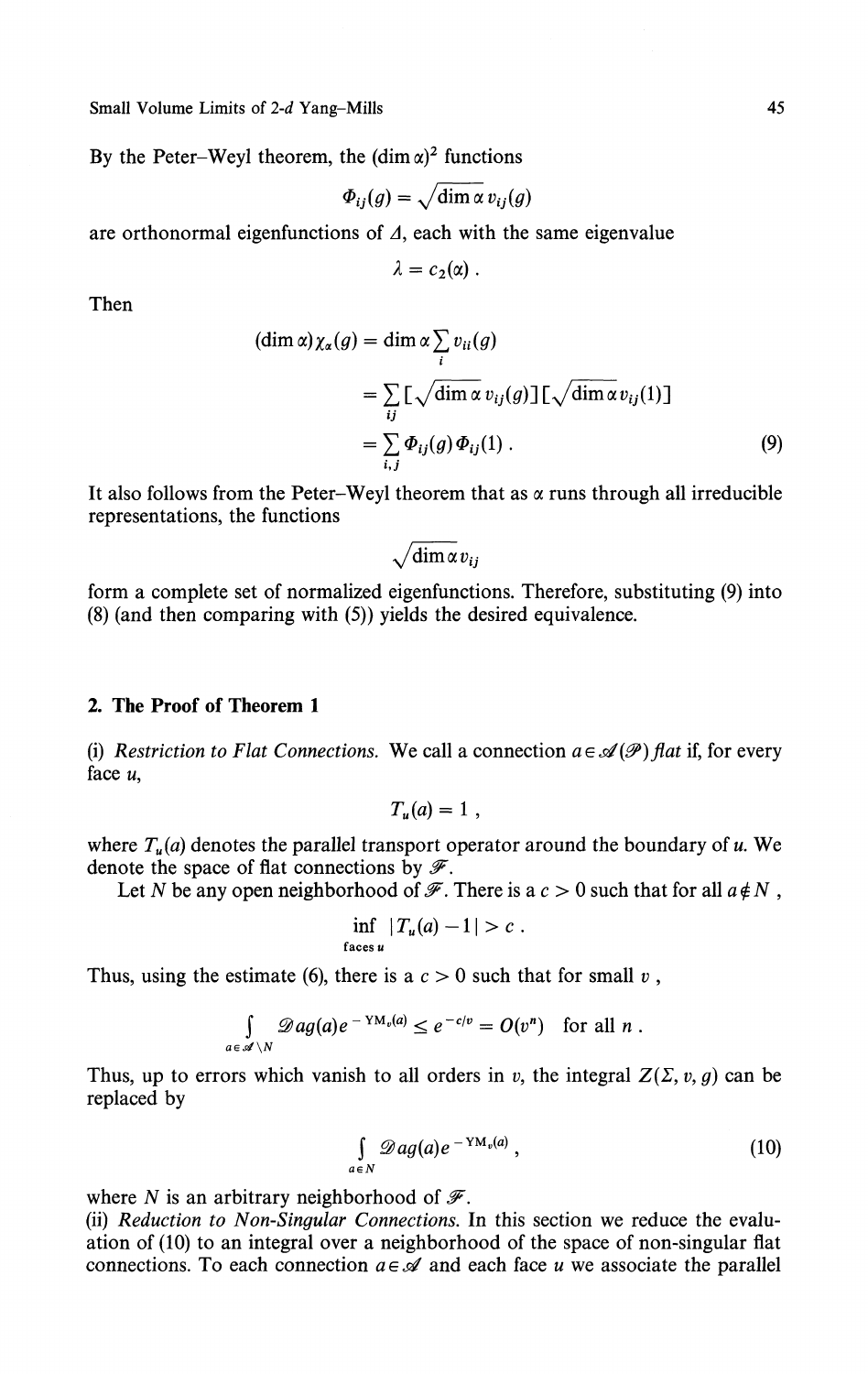46 R. Forman

transport around the boundary of *u* so that

$$
T: \mathscr{A} \to \prod_u G.
$$

The flat connections are precisely

$$
\mathscr{F}=T^{-1}(1,1,1,\ldots,1).
$$

We denote by  $\mathscr{F}^{\text{sing}}$  the set of points in  $\mathscr{F}$  which are critical points of the map T, and

$$
\mathscr{F}^0=\mathscr{F}\setminus \mathscr{F}^{\,\rm sing}\;.
$$

The set  $\mathscr{F}^0$  is an open dense set in  $\mathscr{F}$  ([Go]). It follows from the implicit function theorem that  $\mathscr{F}^0$  is a smooth submanifold of  $\mathscr{A}(P)$ .

We express the integral (10) as a sum of 2 integrals: one over a neighborhood of  $\mathscr{F}^{\text{sing}}$  and one over a neighborhood of  $\mathscr{F}^0$ . With this is mind, set

$$
B_{r}(\mathscr{F}^{\,\mathrm{sing}})=\bigcup_{a\,\in\,\mathscr{F}^{\,\mathrm{sing}}}B_{r}(a)\ ,
$$

where

$$
B_r(a) = \{b \in \mathcal{A} \mid |a - b| < r\}
$$

and

$$
\mathscr{F}_r^0 = \mathscr{F} \setminus \overline{B_r(\mathscr{F}^{\rm sing})}
$$

Let

$$
(\mathscr{F}^0)^{\perp} \subseteq T_{\mathscr{F}^0}\mathscr{A}
$$

denote the normal bundle to  $\mathscr{F}^0 \subseteq \mathscr{A}$ . The exponential map takes  $(\mathscr{F}^0)^{\perp}$  to Let

$$
v\subseteq (\mathscr{F}^0)^\perp
$$

denote a neighborhood of the zero-section of 
$$
(\mathcal{F}^0)^{\perp}
$$
 with the property that

exp:  $v \rightarrow \mathscr{A}$ 

is a diffeomorphism. For  $r > 0$ , set

$$
v_r = v|_{\mathscr{F}^0}.
$$

Then, for every  $r > 0$ 

$$
N_r = B_{2r}(\mathcal{F}^{\text{sing}}) \cup \exp(v_r)
$$

is an open neighborhood of  $\mathscr{F}$ , and thus

$$
Z(\Sigma, 0, g) = \lim_{v \to 0} \int_{N_r} \mathcal{D}ag(a)e^{-YM_v(a)}
$$
  
= 
$$
\lim_{v \to 0} \int_{B_{2r}(\mathcal{F}^{\sin\theta})\backslash \exp(v_r)} + \lim_{v \to 0} \int_{\exp(v_r)}.
$$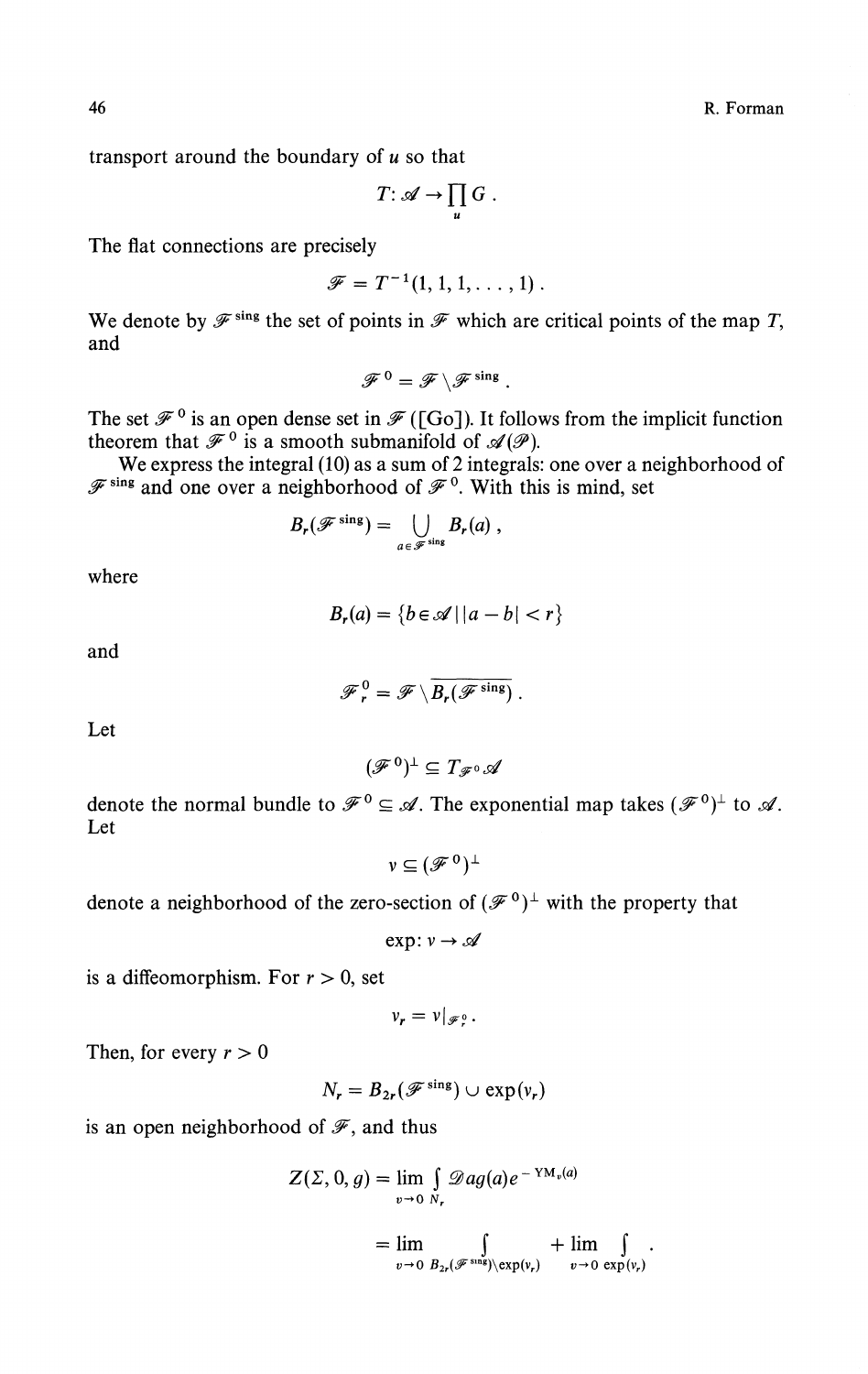Small Volume Limits of *2-ά* Yang-Mills 47

Now, letting  $r \to 0$ ,

$$
Z(\Sigma, 0, g) = \lim_{r \to 0} \lim_{v \to 0} \int_{B_{2r}(\mathscr{F}^{\sin s}) \setminus \exp(v_r)} + \lim_{r \to 0} \lim_{v \to 0} \int_{\exp(v_r)}.
$$
  
= 
$$
\lim_{r \to 0} \lim_{v \to 0} I^{\sin s}(\Sigma, v, g, r) + \lim_{r \to 0} \lim_{v \to 0} I^0(\Sigma, v, g, r).
$$

The proof is concluded by the following two lemmas.

## **Lemma 3.**

$$
\lim_{r \to 0} \lim_{v \to 0} I^{0}(\Sigma, v, g, r) = \frac{1}{\# Z(G)} \int_{\mathcal{M}^{0}} g \frac{w^{n}}{n!}.
$$

**Lemma 4.**

$$
\lim_{r\to 0}\lim_{v\to 0}I^{\text{sing}}(\Sigma,v,g,r)=0
$$

Before proving Lemma 3, we show that Lemma 4 follows from Lemma 3.

*Proof of Lemma 4 (Assuming Lemma 3).*

$$
|I^{\text{sing}}(\Sigma, v, g, r)| \leq c I^{\text{sing}}(\Sigma, v, 1, r) .
$$

Thus, Lemma 4 follows from

$$
\lim_{r\to 0}\lim_{v\to 0}I^{\rm sing}(\Sigma,v,1,r)=0.
$$

Setting  $q = 1$  in Lemma 3

$$
\lim_{r \to 0} \lim_{v \to 0} I^{0}(\Sigma, v, 1, r) = \frac{1}{\# Z(G)} \int_{\mathcal{M}^{0}} 1 \frac{w^{n}}{n!}
$$

$$
= \text{Vol}(\mathcal{M}^{0}) / \# Z(G) .
$$

Thus

$$
Z(\Sigma, 0) = \lim_{r \to 0} \lim_{v \to 0} I^{\text{sing}}(\Sigma, v, 1, r) + \lim_{r \to 0} \lim_{v \to 0} I^0(\Sigma, v, 1, r)
$$

$$
= \lim_{r \to 0} \lim_{v \to 0} I^{\text{sing}}(\Sigma, v, 1, r) + \text{Vol}(\mathcal{M}^0)/\#Z(G) .
$$

From Witten's calculation (4),

$$
Z(\Sigma,0) = \text{Vol}(\mathcal{M}^0)/\# Z(G)
$$

which implies the desired conclusion.  $\Box$ 

*Remark.* We used Witten's calculation (4) to show that the singular flat connections do not contribute in the limit. To prove this directly from the definition of  $I<sup>sing</sup>$  requires information about the singular set and the behavior of  $T$  near the singularities. A proof along these lines can be constructed using the results of Goldman in [Go]. In particular, Goldman proves the essential fact that all singularities of *T* are at worst quadratic.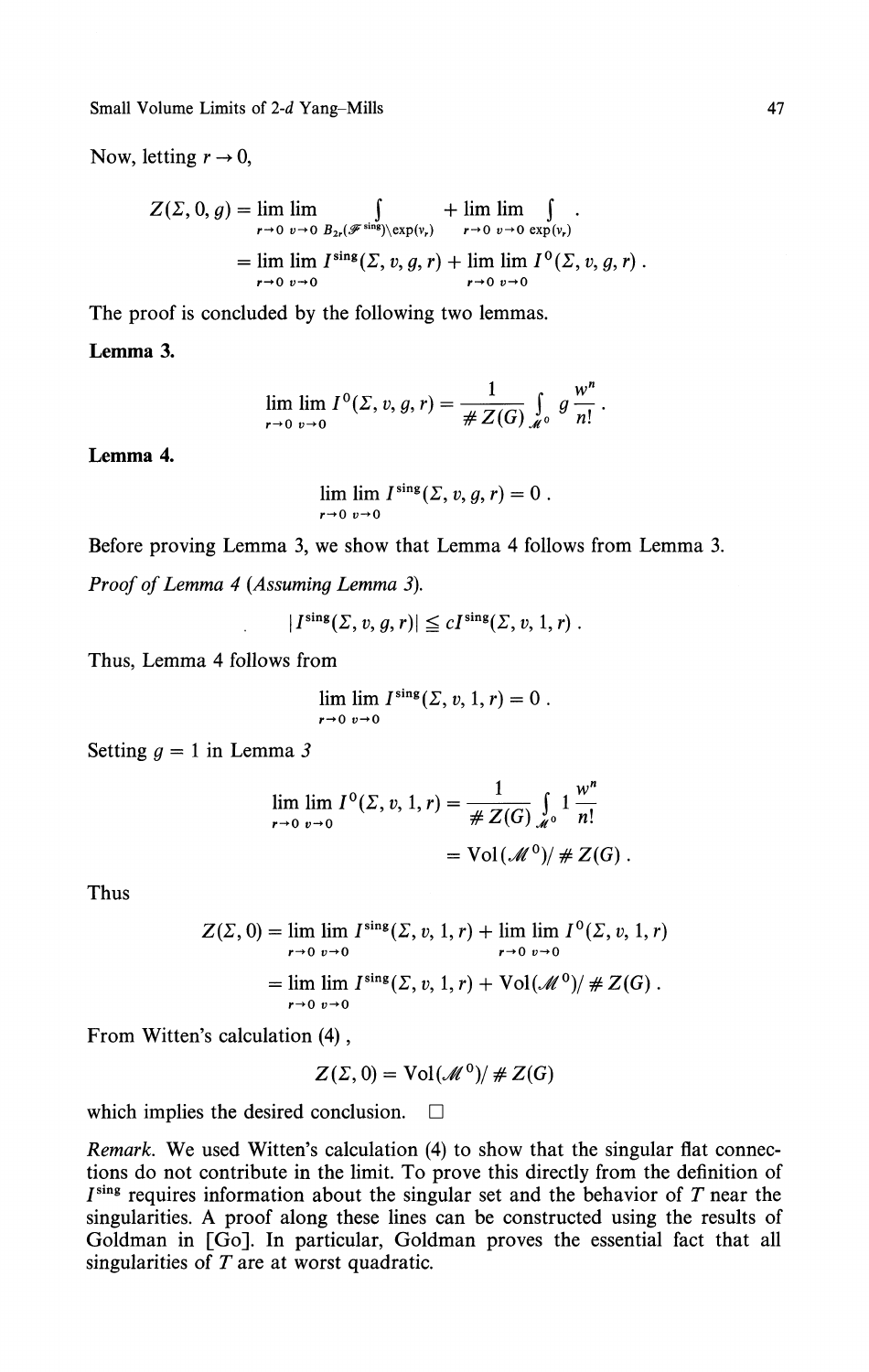**(iii)** *Proof of Lemma 3.*

$$
I^{0}(\Sigma, v, g, r) = \int_{\exp(v_{r})} \mathscr{D}ag(a) e^{-YM_{v}(a)}.
$$

Using the exponential map, we pull the integrand back to  $v_r$ . The natural volume on  $v_r$  is the product of the volume form on  $\mathscr{F}_r^0$  and the volume form on the fiber. Denote this volume form, at

$$
(a, b) \in \mathscr{F}_r^0 \times v_a
$$

by

*d* vol<sub> $\mathscr{F}$ </sub><sup>o</sup> $(a)$ *d* vol<sub> $\nu$ </sub> $(b)$ .

Then, at *(a,b)*

$$
\exp^* \mathscr{D}a = d \operatorname{vol}_{\mathscr{F}_r^0}(a) d \operatorname{vol}_{v_a}(b) h(a, b) ,
$$

where

$$
h(a, 0) = 1.
$$

So

$$
I^{0}(\Sigma, v, g, r) = \int_{a \in \mathscr{F}^0_r} d\operatorname{vol}_{\mathscr{F}^0_r} \int_{b \in v_a} d\operatorname{vol}_{v_a} g(\exp_a(b)) h(a, b) e^{-\operatorname{YM}_v(\exp_a(b))}.
$$

Now from (7)

$$
e^{-\mathsf{YM}_{v}(\exp_{a}(b))} = \left[ \prod_{u} (2\pi v \rho_{u})^{-\frac{|G|}{2}} e^{-\frac{|T_{u}(\exp_{a}b)-1|^{2}}{2v\rho_{u}}}\right] (1+O(v)),
$$

where  $|G| = \dim G$ , and

$$
|T_u(\exp_a(b))-1|^2=|[dT_u(a)](b)|^2+O(|b|^3).
$$

Since 
$$
dT|_{v_a}
$$
 is invertible, we have  $b = \sum b_u$  where  $[dT_u(a)](b_{u'}) = 0$  if  $u \neq u'$ . Then  
\n
$$
I^0 = (1 + O(v)) \int_{a \in \mathcal{F}_r^0} dvol_{\mathcal{F}_{\rho}^0} \int_{b = v_a} dvol_{v_a} g(\exp_a(b)) h(a, b) (2\pi v)^{-\frac{|G||F|}{2}}
$$
\n
$$
\times \prod_u (\rho_u)^{-\frac{|G|}{2}} e^{-\frac{|[dT_u(a)](\frac{b_u}{\sqrt{\rho_u}})|^2 + O(|b|^3)}{2v}}
$$
\n
$$
= (1 + O(v)) \int_{a \in \mathcal{F}_r^0} dvol_{\mathcal{F}_{\rho}^0} \int_{b = \bar{v}_a} dvol_{v_a} g(\exp_a(\tilde{b})) h(a, \tilde{b}) (2\pi v)^{-\frac{|G||F|}{2}}
$$
\n
$$
\times \prod_u e^{-\frac{|[dT_u(a)](b_u)|^2 + O(|b|^3)}{2v}}
$$
\n
$$
(1 + O(v)) \int_{u} dvol_{u} \int_{c} dvol_{u} g(\exp_a(\tilde{b})) h(c, \tilde{b})(2\pi v)^{-\frac{|G||F|}{2}} e^{-\frac{|[dT(u)](b)|^2 + O(|b|^3)}{2v}}
$$

 $O(v)$ )  $\int_{\mathbb{R}^n} dvol_{\mathscr{F}_{\nu}^0} \int_{\mathbb{R}^n} dvol_{\nu_a} g(\exp_a(b)) h(a,b)(2\pi v)^{-\frac{2}{2}} e^{-\frac{2\pi i}{2}}$ where  $\vec{b} = \sum \sqrt{\rho_u b_u}$  and  $\vec{v}_a = \{b | \vec{b} \in v_a\}$ . As  $v \to 0$ **J** *beva* $= g(a) \left[ \det^{-\frac{1}{2}} (dT(a))^* (dT(a))|_{v_a} \right] + o(1)$ .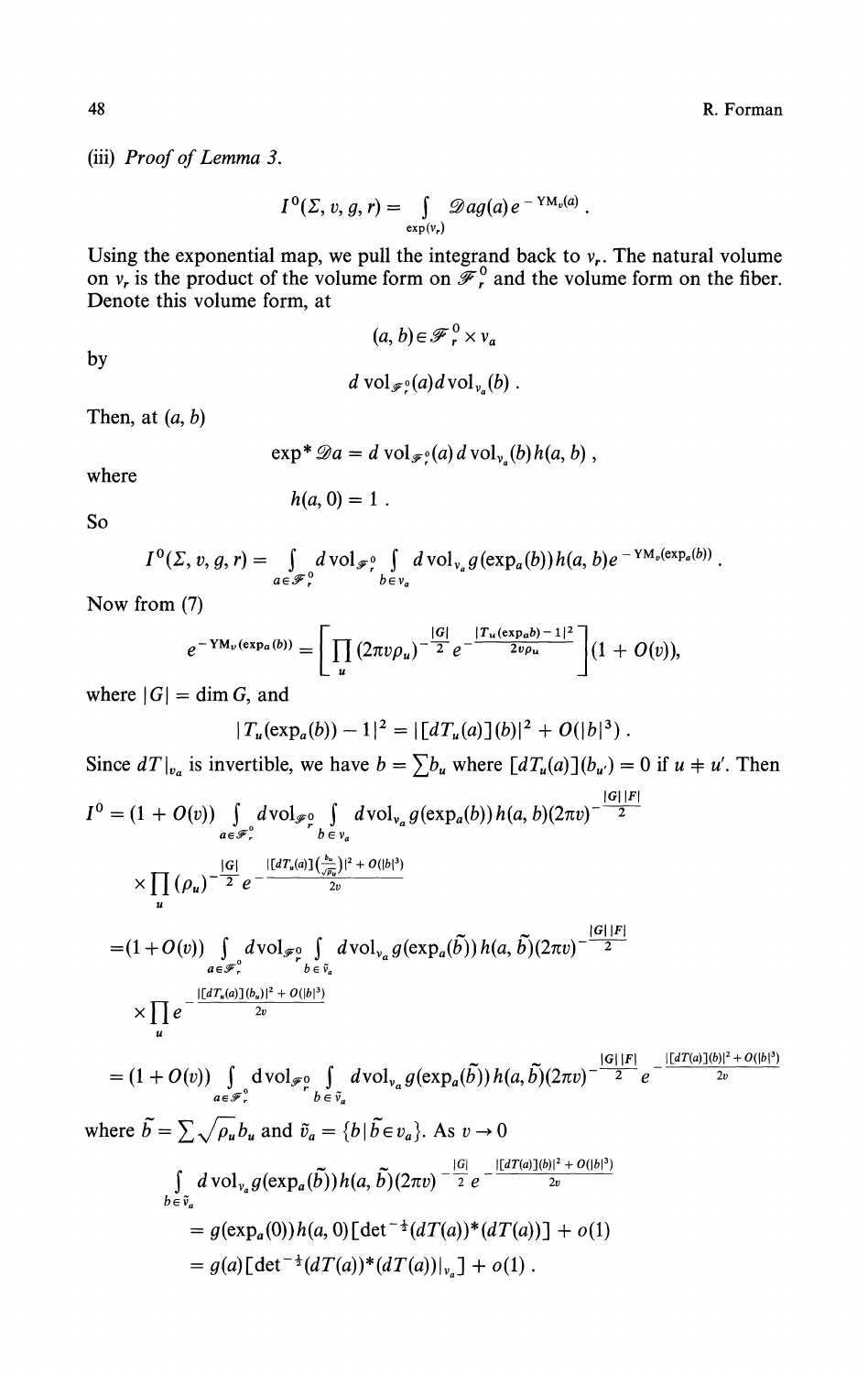Small Volume Limits of *2-d* Yang-Mills 49

Thus, as  $v \rightarrow 0$ 

$$
I^{0}(\Sigma, v, g, r) = \int_{\mathscr{F}_{r}} d \operatorname{vol}_{\mathscr{F}_{r}}(g(a) \big[ \det^{-\frac{1}{2}}(dT(a))^{*}(dT(a))|_{v_{a}} \big] + o(1))
$$

so that

$$
\lim_{r\to 0}\lim_{v\to 0}I^0(\Sigma,\,v,\,g,\,r)=\int_{\mathscr{F}^0}d\operatorname{vol}_{\mathscr{F}^0}g(a)\big[\det^{-\frac{1}{2}}(dT(a))^*(dT(a))|_{\nu_a}\big].
$$

Let  $t_1, \ldots, t_{|F||G|}$  denote a basis for  $(\ker dT(a))^{\perp}$ . Then

$$
\det^{-\frac{1}{2}}(dT(a))^*(dT(a))|_{v_a}=\frac{|t_1 \wedge \cdots \wedge t_{|F||G|}|}{\left| \left[ dT(a) \right](t_1) \wedge \cdots \wedge \left[ dT(a) \right](t_{|F||G|})\right|}.
$$

We must now reduce this to an integral over  $\mathcal{M}^0$ .

First, we note that  $\mathscr{G}(\mathscr{P})/Z(G)$  acts freely on  $\mathscr{F}^0$ , where  $Z(G)$  is embedded in  $\mathscr{G}(\mathscr{P})$  ( $\cong G^{|V|}$ ) along the diagonal ([Go]). Let  $s_1, \ldots, s_{|V||G|}$  denote a basis of the Lie algebra of  $\mathscr{G}(\mathscr{P})$ . Then the volume of the orbit through *a* is

$$
\frac{\text{Vol }G(\mathscr{P})}{\#Z(G)}\frac{|s_1(a) \wedge \cdots \wedge s_{|V||G|}(a)|}{|s_1 \wedge \cdots \wedge s_{|V||G|}|}
$$

Thus, if

 $h: \mathscr{F}^0 \to \mathbb{C}$ 

in any gauge invariant function, then

$$
\int_{\mathscr{F}^0} h d\operatorname{vol}_{\mathscr{F}^0} = \frac{(\operatorname{Vol} G)^{|V|}}{\# Z(G)} \int_{\mathscr{M}^0} hv,
$$

where, for any basis  $\{r_1, \ldots, r_k\}$  of  $T_a \mathcal{M}^0$ ,

$$
v(r_1 \wedge \cdots \wedge r_k) = \frac{|r_1 \wedge \cdots \wedge r_k \wedge s_1(a) \wedge \cdots \wedge s_{|V||G|}(a)|}{|s_1 \wedge \cdots \wedge s_{|V||G|}|}.
$$

Therefore

$$
I^{0}(\Sigma, 0, g, 0) = \frac{1}{\# Z(G)} \int_{\mathcal{M}^{0}} g\tilde{v},
$$

where, for any basis  $\{r_1, \ldots, r_k\}$  of  $T_a \mathcal{M}^0$ ,

$$
\tilde{v}(r_1 \wedge \cdots \wedge r_k) = \frac{|r_1 \wedge \cdots \wedge r_k \wedge s_1(a) \wedge \cdots \wedge s_{|V||G|} |a) \wedge t_1 \wedge \cdots \wedge t_{|F||G|}|}{|s_1 \wedge \cdots \wedge s_{|V||G|}|\lfloor dT(a)\rfloor(t_1) \wedge \cdots \wedge \lfloor dT(a)\rfloor(t_{|F||G|})|}.
$$
\n(11)

(iv) *Review of Reidemeister Torsion.* Consider a differential complex

$$
\mathscr{C}: 0 \to C^0 \stackrel{d}{\to} C^1 \stackrel{d}{\to} C^2 \to \ldots \to C^n \to 0 ,
$$

where each  $C<sup>i</sup>$  is equipped with an inner product (as we will see, this is much more than is needed for our later purposes). First, suppose  $\mathscr C$  is acyclic. Then, we define the torsion as follows. For each  $i$ , let

$$
t_1^i, \ldots, t_{m_i}^i \in C^i \tag{12}
$$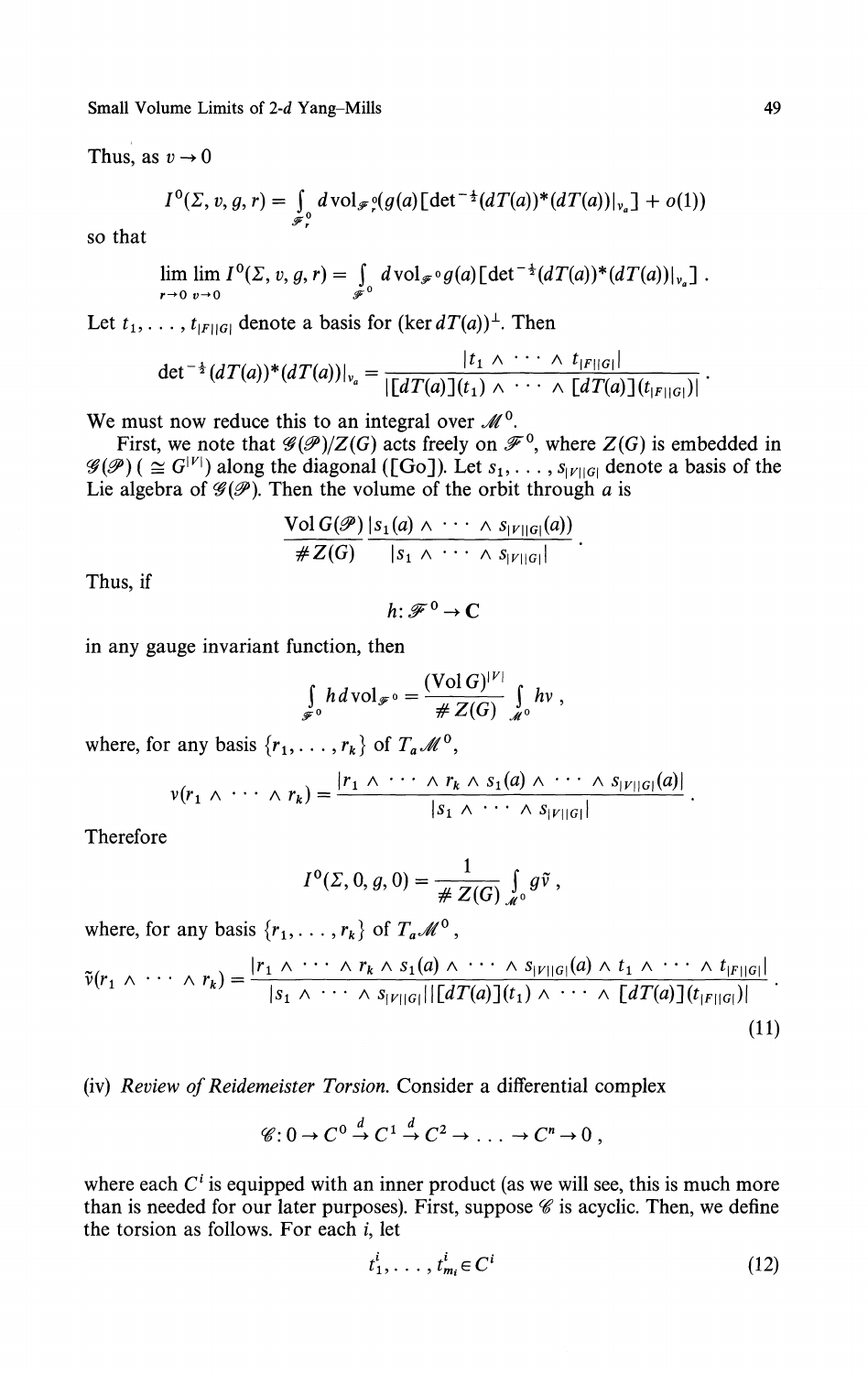50 R. Forman R. Forman R. Forman R. Forman R. Forman R. Forman R. Forman R. Forman R. Forman R. Forman R. Forman R. Forman R. Forman R. Forman R. Forman R. Forman R. Forman R. Forman R. Forman R. Forman R. Forman R. Forman

be chosen so that

$$
dt_1^i,\ldots, dt_{m_i}^i
$$

form a basis for the image of  $d$  in  $C^{i+1}$ . Then, for each  $i$ ,

 $\{t_i^i\} \cup \{dt_i^{i-1}\}\$ 

forms a basis for C<sup>i</sup>. The torsion of  $\mathscr{C}$ ,  $\tau(\mathscr{C})$  is defined by

$$
\tau(\mathscr{C}) = \prod_i |t_1^i \wedge \cdots \wedge t_{m_i}^i \wedge dt_1^{i-1} \wedge \cdots \wedge dt_{m_{i-1}}^{i-1}|^{(-1)^{i+1}}
$$

It is easy to see that  $\tau$  is independent of all choices.

If  $\mathscr C$  is not acyclic, then  $\tau(\mathscr C)$  is not a number, but rather a norm on

$$
\frac{\prod_{i \text{ odd}} \det H^i(\mathscr{C})}{\prod_{i \text{ even}} \det H^i(\mathscr{C})}
$$

(where, for any vector space V, we write det V for  $\Lambda^{\dim V} V$ ).

That is, if

$$
\{s_1^i, \ldots, s_{l_i}^i\} \subseteq \ker d \cap C^i
$$

are representatives in  $C<sup>i</sup>$  of a basis of  $H<sup>i</sup>$ , then

$$
s_1^i, \ldots, s_{i_i}^i, t_1^i, \ldots, t_{m_i}^i, dt_1^{i-1}, \ldots, dt_{m_{i-1}}^{i-1}
$$

forms a basis for  $C^i$  (with the  $t_j^i$  chosen as in (12)). Now, for

$$
s = \frac{\prod_{i \text{ odd}} s_1^i \wedge \cdots \wedge s_{l_i}^i}{\prod_{i \text{ even}} s_1^i \wedge \cdots \wedge s_{l_i}^i} \in \frac{\prod_{i \text{ odd}} \det H^i(\mathscr{C})}{\prod_{i \text{ even}} \det H^i(\mathscr{C})}
$$

we set

$$
[\tau(\mathscr{C})](s)=\frac{\prod_{i\text{ odd}}|s_1^i \wedge \cdots \wedge s_{l_i}^i \wedge t_1^i \wedge \cdots \wedge t_{m_i}^i \wedge dt_1^{i-1} \wedge \cdots \wedge dt_{m_{i-1}}^{i-1}|}{\prod_{i\text{ even}}|s_1^i \wedge \cdots \wedge s_{l_i}^i \wedge t_1^i \wedge \cdots \wedge t_{m_i}^i \wedge dt_1^{i-1} \wedge \cdots \wedge dt_{m_{i-1}}^{i-1}|}.
$$

Again,  $\tau$  is independent of our choice of *t*'s.

Now consider the following differential complex. Fix  $a \in \mathcal{F}^0 \in G^{|E|}$ ),

$$
\mathscr{C}_a\colon 0\to \mathfrak{g}^{|V|}\xrightarrow{d^0}\mathfrak{g}^{|E|}\xrightarrow{d^1}\mathfrak{g}^{|F|}\to 0
$$

where, for  $s \in g^{|V|}$ 

$$
d^0(s) = s(a) \tag{13}
$$

and, for  $t \in \mathfrak{g}^{|E|}$ 

$$
d^1(t) = \left[dT(a)\right](t) \tag{14}
$$

Since T is invariant under the action of G,

$$
d^1\circ d^0=0.
$$

For  $a \in \mathcal{F}^0$ ,  $dT(a)$  is onto, so that

$$
H^2(\mathscr{C}_a)=0.
$$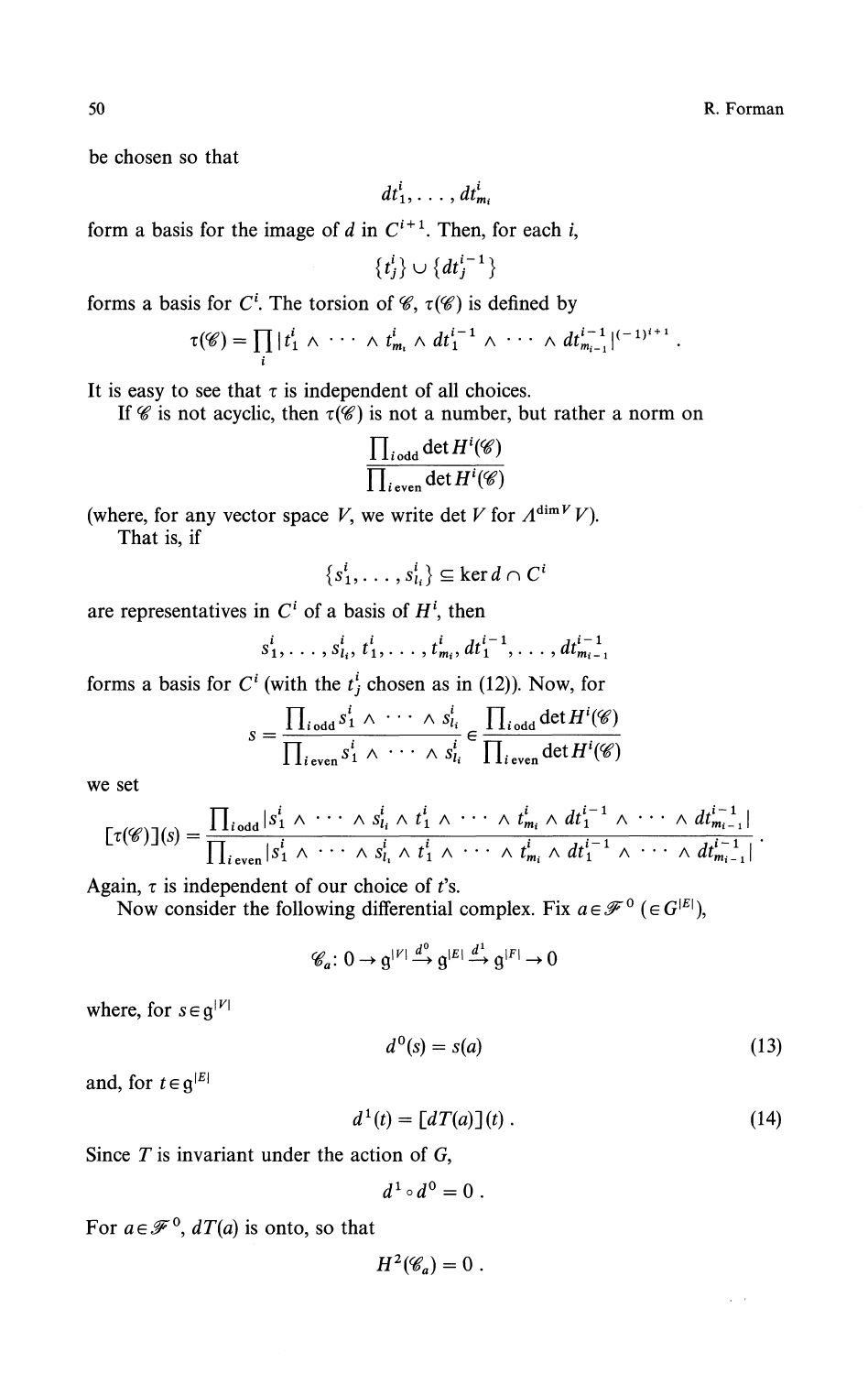Small Volume Limits of 2-d Yang-Mills 51

By standard duality

$$
H^0(\mathscr{C}_a)=0.
$$

Therefore,  $\tau(\mathscr{C}_a)$  is a norm on det  $H^1(\mathscr{C}_a)$ , defined by

$$
[\tau(\mathscr{C}_{a})](r_{1} \wedge \cdots \wedge r_{k}) =
$$
\n
$$
\frac{|r_{1} \wedge \cdots \wedge r_{k} \wedge t_{1} \wedge \cdots \wedge t_{|F||G|} \wedge d^{0}s_{1} \wedge \cdots \wedge d^{0}s_{|V||G|}|}{|s_{1} \wedge \cdots \wedge s_{|V||G|}|| d^{1}t_{1} \wedge \cdots \wedge d^{1}t_{|F||G|}|},
$$
\n(15)

where:  $k = \dim H^1(\mathscr{C}_a)$ ,  $\{r_1, \ldots, r_k\} \subseteq \ker d^1$  are representatives of a basis of  $H^1(\mathscr{C}_a), \{s_1, \ldots, s_{|V||G|}\}\$ is a basis of  $g^{|V|}$ , and  $\{t_1, \ldots, t_{|F||G|}\}\$ is a basis of  $(\ker d^1)^{\perp}$ . Notice that

$$
\ker d^1 \left[ = \ker dT(a) \right] \cong T_a \mathscr{F}^0
$$

and

$$
\text{Image } d^0 = \text{span} \left\{ s_1(a), \ldots, s_{|V||G|}(a) \right\}
$$

is the tangent space to the G-orbit of *a.* Therefore

$$
T_a \mathscr{M}^0 \cong \frac{\ker d^1}{\text{Image } d^0} \cong H^1(\mathscr{C}_a) .
$$

Thus, comparing  $(11)$ ,  $(13)$ ,  $(14)$  and  $(15)$  we see

$$
I^{0}(\Sigma, 0, g, 0) = \frac{1}{\# Z(G)} \int_{a \in \mathcal{M}^{0}} g(a) \tau(\mathscr{C}_{a}).
$$

Witten proved in  $([Wi], (4.19)$  to  $(4.28)$ , that

$$
\tau(\mathscr{C}_a)=\frac{\omega^n}{n!}\bigg|_a,
$$

where  $\omega$  is the natural symplectic form on  $\mathcal{M}^0$ . Therefore

$$
I^{0}(\Sigma, 0, g, 0) = \frac{1}{\# Z(G)} \int_{a \in \mathcal{M}^{0}} g(a) \frac{\omega^{n}}{n!}
$$

as desired. D

*Acknowledgments.* The author would like to thank Ambar Sengupta for his comments on an earlier version of this manuscript, and the Regional Geometry Institute in Utah for their hospitality while much of this work was completed.

#### **References**

- [A-B] Atiyah, M., Bott, R.: The Yang-Mills Equations over Riemann Surfaces. Phil. Trans. Roy. Soc. Lond. A **308,** 523-615 (1982)
- [Dr] Driver, B.: YM<sub>2</sub>: Continuum Expectations Lattice Convergence, and Lassos. Commun. Math. Phys. **123,** 575-616 (1989)
- [Fl] Fine, D.: Quantum Yang-Mills over the Two-Sphere. Commun. Math. Phys. **134,** 273 (1990)